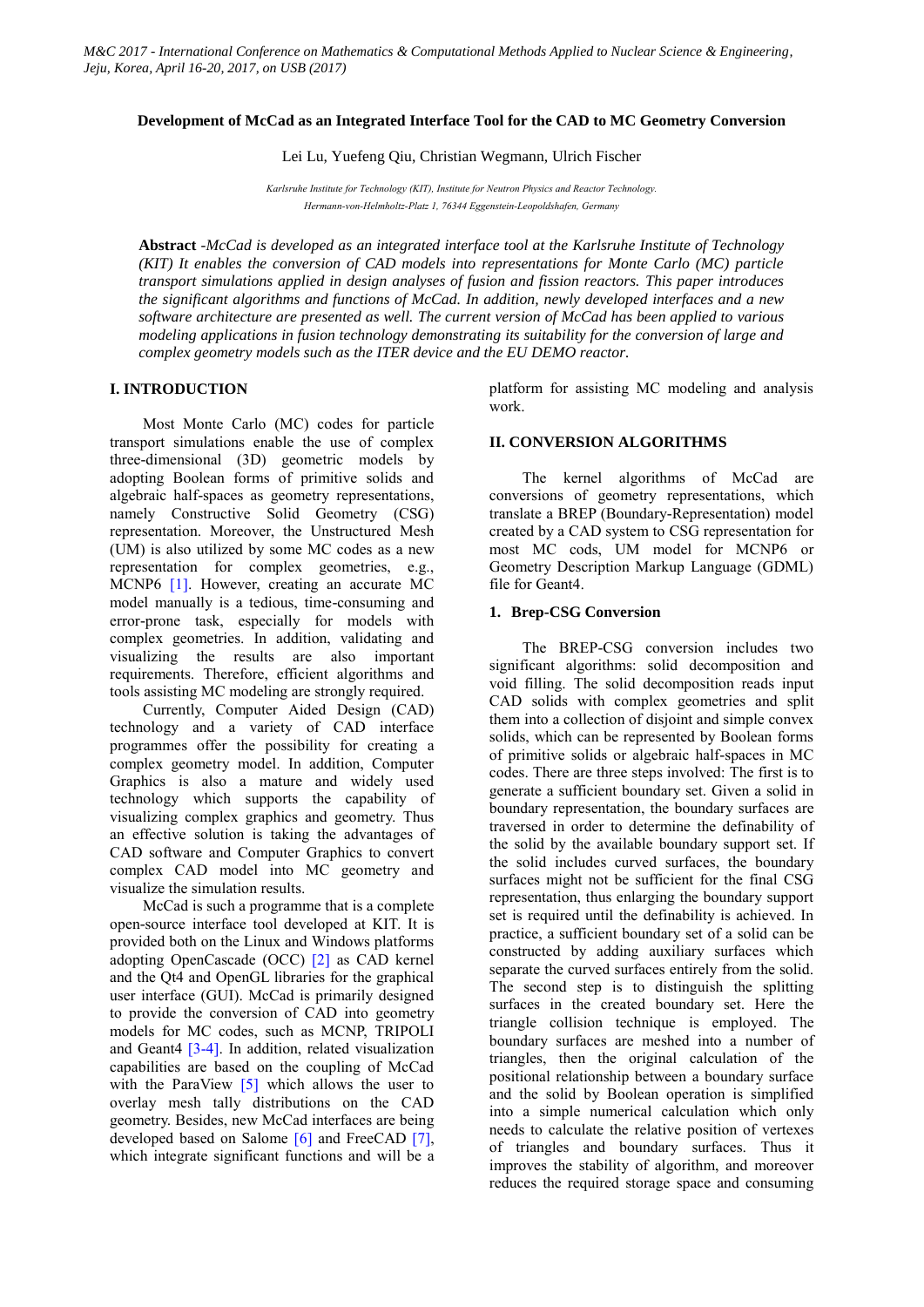CPU times. The third step is to sort the splitting surfaces, because the sequence of splitting surfaces used for the practical decomposition affects the result intensively. Therefore, the feature recognition technique and some significant rules are employed for calculating the weight of each splitting surface and generate an optimal sequence for performing the splitting  $[8]$ . Fig.1 shows an example of solid decomposition. An input solid is decomposed into a number of simple convex solids and then written into different representations according to the syntaxes of MC codes.



Fig. 1. BREP-CSG decomposition

The other significant algorithm of BREP-CSG conversion is the void filling, because MC geometry models need to define the whole space of the problem geometry including the void regions in and around the material solids. Such void space is usually not included in CAD models and must be created. The void filling algorithm of McCad splits the whole problem space into a number of boxes, and calculates the collided boundary surfaces of material solids with each box. Then the void spaces are described with the complements of these collided surfaces. The discrete sample points of boundary surfaces are employed here instead of Boolean operations thus making the void filling process more stable and time efficient [9].

# **2. Unstructured Mesh Creation**

The traditional CSG approach is to adapt the models to simple geometries consisting of analytic surfaces. However, with the increase of model complexity, the CSG approach is getting more difficult and it is tedious to create the input geometry of such complex model, even with the automatic modeling tools. Therefore, some innovated approaches have been developed for finding a better way to construct geometries for the particle tracking. MCNP6 e. g. has been extended to include a new capability that permits tracking of neutrons and photons on an UM model. The mesh geometry could be created directly through Computer Aided Engineering (CAE) software using its solid modeling capabilities. And furthermore, with the new approach, the results from MCNP6

calculations can be easily exported for visualization or other physics analysis.

Therefore, a new function for converting the CAD model to MCNP6 UM geometry has been developed and integrated with McCad, which is based on fundamental functions of computer graphics which have been already intensively studied and utilized in CAE codes for discretizing the problem domains. However, the difference is that MC calculation requires describing the geometry accurately with as few cells as possible, because the number of cells influences the computing times intensively. A novel tessellation tetrahedralization meshing algorithm has been created for generating optimal UM for MC calculation  $[10]$ . It includes two steps: The first step is tessellation: an input CAD model is discretized with OCC/STL library and represented by a number of triangular facets. The second step is tetrahedralization: On the basis of the open-source meshing tool Tetgen [11], the triangular facets created in the first step are read, and then the UM are generated and then exported according to the syntax of MCNP6. Because the precision can be adjusted at the first step for controlling the differences between original and discrete models, the algorithm can guarantee a minimum difference without increasing the number of meshes (cells). Fig.2 shows a UM model created from ITER benchmark model by McCad's UM creation function.



Fig. 2. UM model of the ITER benchmark model

In addition, the facets created at the first step can also be directly exported to the representation of GDML for another MC code like Geant4. A related function supporting the Geant4 modeling has been developed and integrated in McCad as well.

# **3. CSG-UM Hybrid Modeling**

McCad supports the creation of traditional CSG and UM models. However, these two approaches have their own advantages and disadvantages. Normally, the model with medium geometry complexity can be easily represented with the CSG approach, and the computer run times can be also acceptable. Contrarily, the UM approach is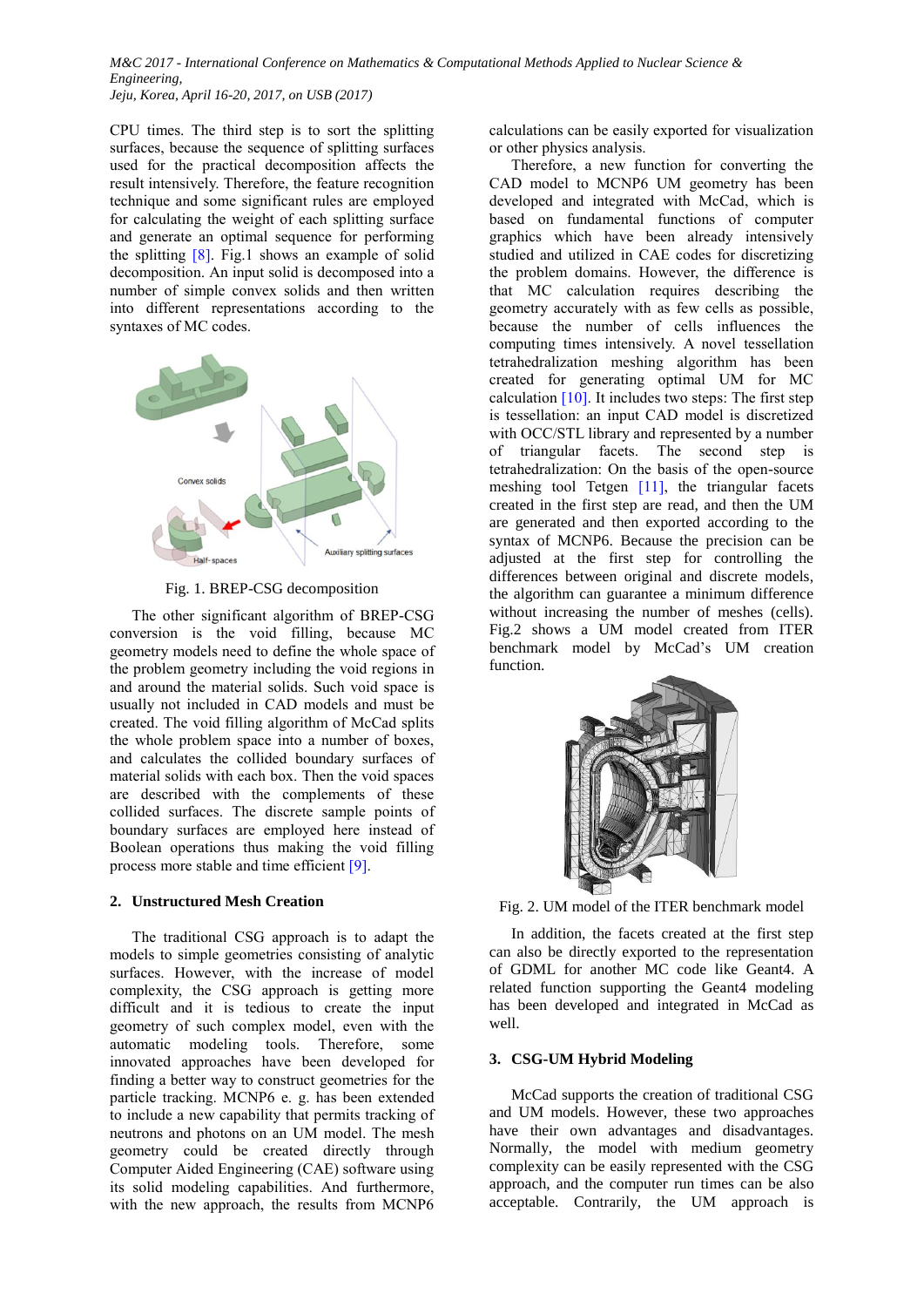*M&C 2017 - International Conference on Mathematics & Computational Methods Applied to Nuclear Science & Engineering,*

*Jeju, Korea, April 16-20, 2017, on USB (2017)*

appropriate to describe a model with complex geometry or consisting of non-analytic surfaces, e.g., spline surfaces. Therefore, if there are models with detailed and complex inner structure and simple homogenous outer regions, a hybrid geometry approach can be employed In this case, the UM approach is used to generate a mesh universe describing the inner structure and the CSG approach is used for describing the outer regions. Thus both advantages of these two representations are utilized.

Depending on the algorithms and functions of BREP-CSG conversion and UM creation, hybrid modeling function is also implemented and integrated into the McCad Salome version. The different parts of a model converted into UM and CSG can be converted separately and shared by the modeling module SMESH of the Salome platform. Then the mesh part of the model is exported to a MCNP6 mesh universe card, and the other solids are decomposed and translated into cells and surfaces cards of the CSG representation. Moreover, the information about the linking of UM and CSG is remained and final output for connecting the converted UM and CSG geometries.

# **III. VISUALIZATION**

After the MC particle transport calculation, visualization is another highly required postprocessing function for assisting the physicists for the subsequent analyses. Taking MCNP as example, versions MCNP5 and MCNP6 provided the mesh tally feature that enables the production of high resolution spatial distributions of nuclear responses during the simulation. However, MCNP restricts the visualization of such distributions to 2D representations overlaid to the MCNP geometry. Thus an interface code mt2vtk has been developed [12] which converts MCNP's mesh tally data into a file format of the Visualization Toolkit (VTK) [\[13\].](http://www.sciencedirect.com/science/article/pii/S0920379613002615?np=y&npKey=bb25f045df4f6423cc9522eed5a89e66e745d38995f866cdeab29bf0524c0eb4#bib0040) This VTK file can be visualized in threedimensional space by some graphics software, e.g., ParaView. In addition, if the original CAD geometry is converted into an STL file, it can be loaded by the visualisation software as well. Thus the mesh tally distributions can be overlaid to the relevant geometry and displayed together.

Recently, further improvements were added to mt2vtk to support different display modes: The unfiltered volume output displays the whole data with solid geometry; filtered volume output displays only the specified regions or components; surface output projects the data onto the given boundary surfaces; 2D cut output displays the data distribution on a given arbitrary cutting plane. Fig. 3 illustrates some of these new filter functions. Currently, mt2vtk is only an independent interface code. It will be integrated into the new McCad platform in future as a significant post-processing function.



Fig. 3. Different visualization modes supplied by mt2vtk

# **IV.INTERFACE**

The original McCad is developed based on the OpenCascade Application Framework (OCAF) and supplies a simple graphic user interface (GUI), including only the conversion functions and a material editor [8]. The new development of McCad abandoned the original GUI, and then extracted the main functions from the original codes and compiled them as independent dynamic libraries. These functions can be then integrated into other CAD systems which provide more flexible interactive graphic environments for geometry modeling, visualization and the coupling to multi-physics calculation tools. Currently, the Salome based McCad has already been developed and validated, and the user is able to complete a conversion process under this platform without using the original McCad GUI.

However, Salome is still a quite complex integrated system, which is not easy to install and run. It requires also a lot of experience about CAD/CAE systems.For this reason, a light version based on FreeCAD is currently being developed. It removes the redundant functions related to MC modeling. Furthermore, the kernel functions of McCad are compiled as modules and integrated into the FreeCAD main framework, such as the preprocessing functions including model checking, healing and simplification, CAD-MC conversion functions and other post-processing functions. The light version of McCad based on FreeCAD provides simple and clear interfaces and an easier way for the installation. It is also open source and can be compiled and run on both Linux and Windows platform. Fig.4 shows the GUI of the FreeCAD based McCad that is still under development. A preliminary version has already been released and uploaded to GitHub.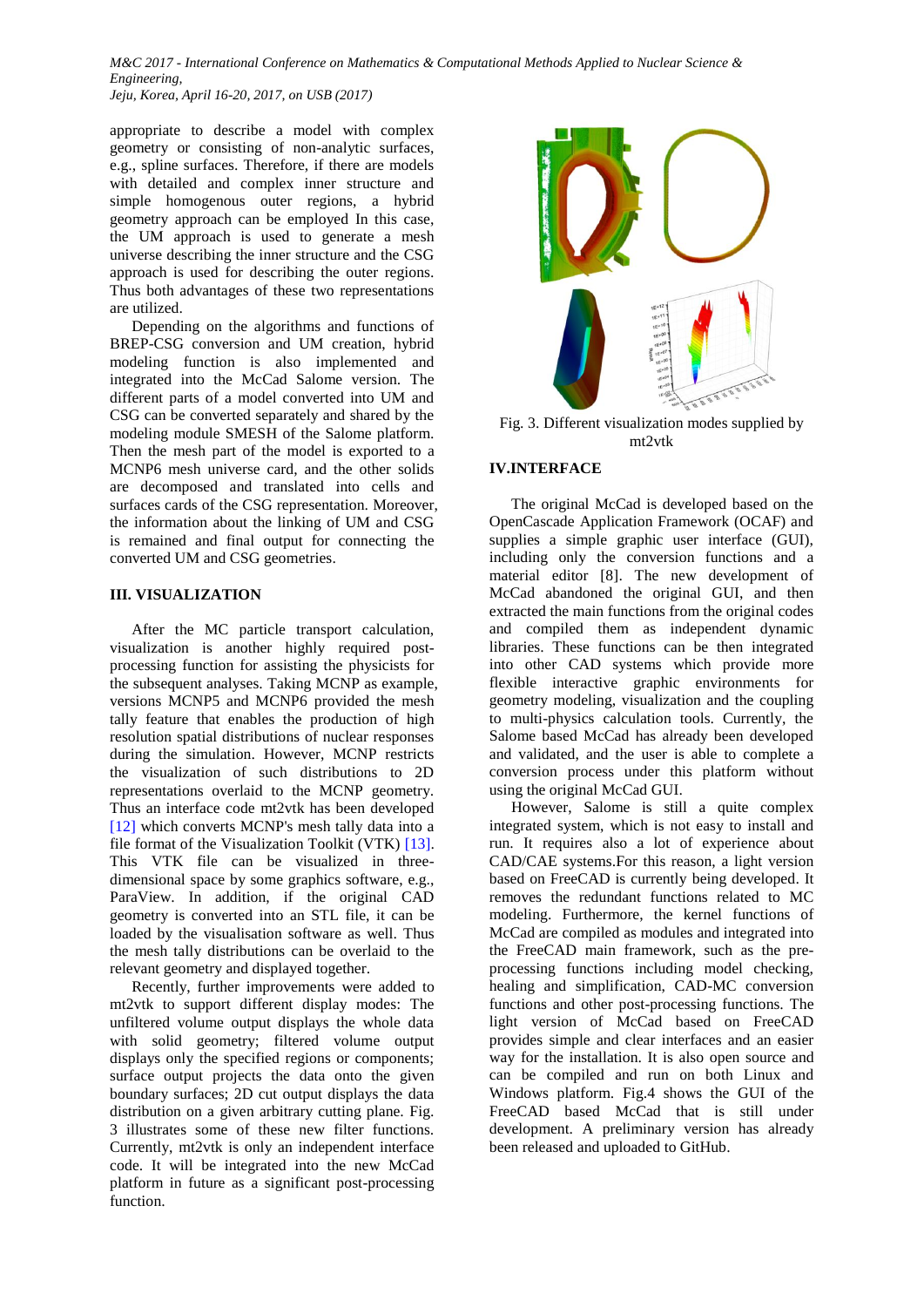*M&C 2017 - International Conference on Mathematics & Computational Methods Applied to Nuclear Science & Engineering, Jeju, Korea, April 16-20, 2017, on USB (2017)*



Fig. 4. GUI of the FreeCAD based McCad

# **V.SOFTWARE ARCHITECTURE**

The future plan of McCad is to develop it as an integrated platform assisting the complete MC modeling, which includes the kernel CAD-MC conversion functions and other significant pre- and post-processing functions. Therefore, on the basis of the functions and new interfaces developed, a new software architecture of McCad has been constructed. All functions of McCad have been compiled as independent libraries which can used as plug-ins and integrated into the main framework. The main frameworks currently are supplied by Salome and FreeCAD., In future, it could be extended to other CAD systems as well. The function modules can communicate with the main framework through defined interfaces. The new structure of the McCad code is shown in Fig. 5. Compared with the original design of McCad, the new structure is clear and each module is independent. Thus modification and and updating is straightforward.



Fig.5 Software architecture of McCad

# **VI.APPLICATIONS**

The new version of McCad including the improved functions and new interfaces has been successfully applied to different MC modeling and neutronics analysis tasks including e.g., various EU DEMO models performed in the frame of the European Power Plant Physics and Technology (PPPT), and some significant ITER tasks including the modeling of Neutral Beam Injection (NBI) system, upgraded blankets modules, Upper Launcher and In-Vessel Viewing System (IVVS) [14-17] etc. The following figures show such

significant applications. In these figures, the original CAD models are compared to the converted MCNP models (vertical cross section drawn with the MCNP plotter) for the geometry validation.





Fig. 8. ITER upgraded blanket modelling



Fig. 9. ITER Upper Launcher

# **CONCLUSIONS**

McCad is an open source geometry conversion tool developed to facilitate the MC neutronics modeling from CAD models. This paper presented the latest status of the McCad development including the improvements of Brep-CSG conversion algorithms, the newly developed UM